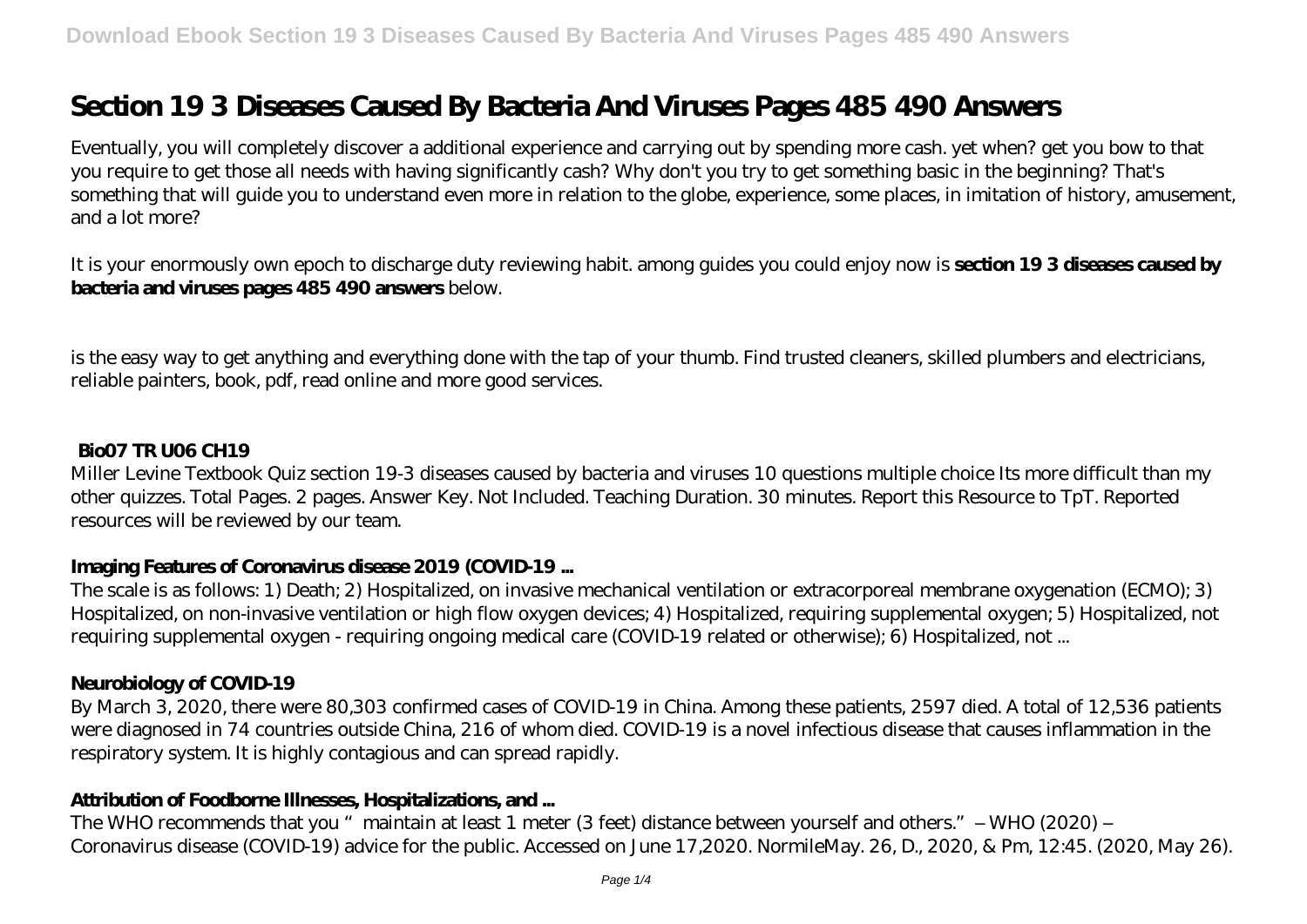#### Japan ends its COVID-19 state of emergency.

#### **Section 19 3 Diseases Caused**

Start studying Biology 19-3 Diseases Caused by Bacteria and Viruses. Learn vocabulary, terms, and more with flashcards, games, and other study tools.

# **Bio07\_TR\_U06\_CH19.QXD**

One way bacteria can cause disease is by breaking down and damaging of the infected organism. 2. Bacteria can also cause disease by releasing that harm the body. 3. A(n) is a disease-causing agent. 4. One way to control bacterial growth is by subjecting the bacteria to high temperatures during a process known as . 5.

## **Possible link between C-section and autism, ADHD | Reuters**

Antibody-dependent enhancement (ADE), sometimes less precisely called immune enhancement or disease enhancement, is a phenomenon in which binding of a virus to suboptimal antibodies enhances its entry into host cells, followed by its replication. Antiviral antibodies promote viral infection of target immune cells by exploiting the phagocytic Fc R or complement pathway.

## **Section 25 3 Review Viruses And Human Disease**

The combined results of 61 studies conducted in 19 countries suggest that when a woman gives birth by cesarean section, autism in the child is 33% more likely and the odds of attention-deficit ...

## **Section 19-3 Diseases Caused by Bacteria and Viruses**

Section 19–3 Diseases Caused by Bacteria and Viruses (pages 485–490) Key Concepts • How do bacteria cause disease? • How can bacterial growth be controlled? • How do viruses cause disease? Bacterial Disease in Humans (pages 485–486) 1. What are pathogens? 2. What are the two general ways that bacteria cause disease? a. b. 3.

# **Adaptive COVID-19 Treatment Trial (ACTT) - Full Text View ...**

Problems with the sexual organs themselves also can cause amenorrhea. Examples include: Uterine scarring. Asherman's syndrome, a condition in which scar tissue builds up in the lining of the uterus, can sometimes occur after a dilation and curettage (D&C), cesarean section or treatment for uterine fibroids.

# **20.3 Diseases Caused by Bacteria and Viruses**

COVID-19 is the infectious disease caused by the coronavirus, SARS-CoV-2, which is a respiratory pathogen. WHO first learned of this new virus from cases in Wuhan, People's Republic of China on 31 December 2019.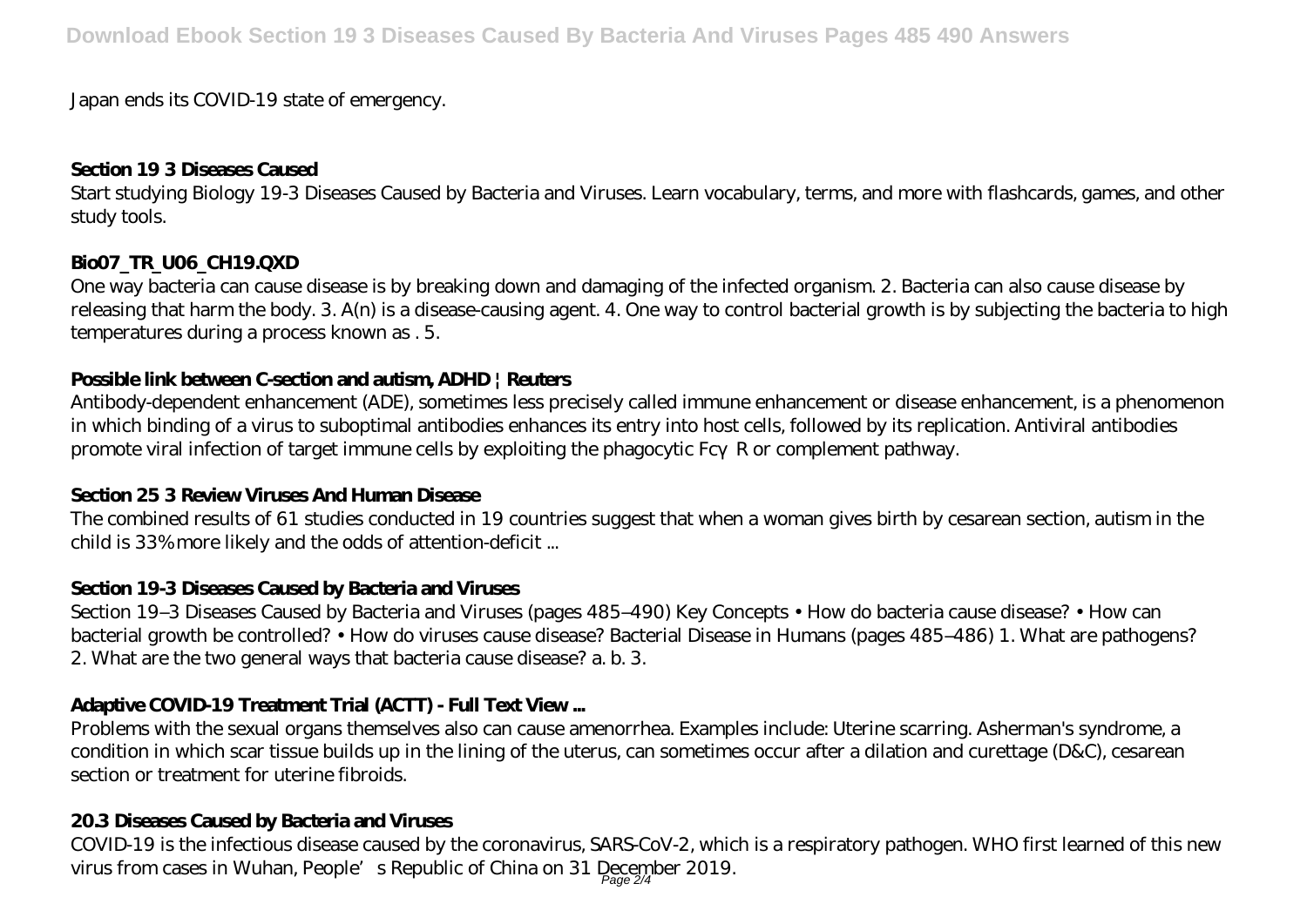## **Biology | Chapter 19 - Section 3: Diseases Caused by ...**

Section 19-3 Diseases Caused by Bacteria and Viruses (pages 485-490) Key Concepts • How do bacteria cause disease? • How can bacterial growth be controlled? • How do viruses cause disease? Bacterial Disease in Humans (pages 485-486) 1. What are pathogens? 2. What are the two general ways that bacteria cause disease? 3.

## **Coronavirus Pandemic (COVID-19) - Statistics and Research ...**

Anosmia, stroke, paralysis, cranial nerve deficits, encephalopathy, delirium, meningitis, and seizures are some of the neurological complications in patients with coronavirus disease-19 (COVID-19) which is caused by acute respiratory syndrome coronavirus 2 (SARS-Cov2). There remains a challenge to d …

## **Coronavirus disease (COVID-19)**

Study Guide ...Bing: Section 25 3 Review VirusesSkills Worksheet Active ReadingChapter 19 Section 3 Viruses Flashcards by ProProfs20.3 Diseases Caused by Bacteria and Viruses Colorado Revised Statutes Title 25. Health § 25-3-109 ... A transfers property to an irrevocable trust, retaining a 10-year annuity interest that meets the requirements ...

## **Antibody-dependent enhancement - Wikipedia**

Table 3 shows the types of health conditions and contributing causes mentioned in conjunction with deaths involving coronavirus disease 2019 (COVID-19). For 6% of the deaths, COVID-19 was the only cause mentioned. For deaths with conditions or causes in addition to COVID-19, on average, there were 2.6 additional conditions or causes per death.

## **Biology 19-3 Diseases Caused by Bacteria and Viruses ...**

Start studying Biology | Chapter 19 - Section 3: Diseases Caused by Bacteria and Viruses. Learn vocabulary, terms, and more with flashcards, games, and other study tools.

## **COVID-19 Provisional Counts - Weekly Updates by Select ...**

Each year, >9 million foodborne illnesses are estimated to be caused by major pathogens acquired in the United States. Preventing these illnesses is challenging because resources are limited and linking individual illnesses to a particular food is rarely possible except during an outbreak. We developed a method of attributing illnesses to food commodities that uses data from outbreaks ...

## **Chapter 19 diseases caused by bacteria and viruses vocab ...**

Section 19-3 Diseases Caused by Bacteria. and Viruses (pages 485-490) Key Concepts. How do bacteria cause disease? How can bacterial growth be controlled? How do viruses cause disease? Bacterial Disease in Humans (pages 485-486) What are pathogens? What are the two general ways that bacteria cause disease? 3. Page 3/4